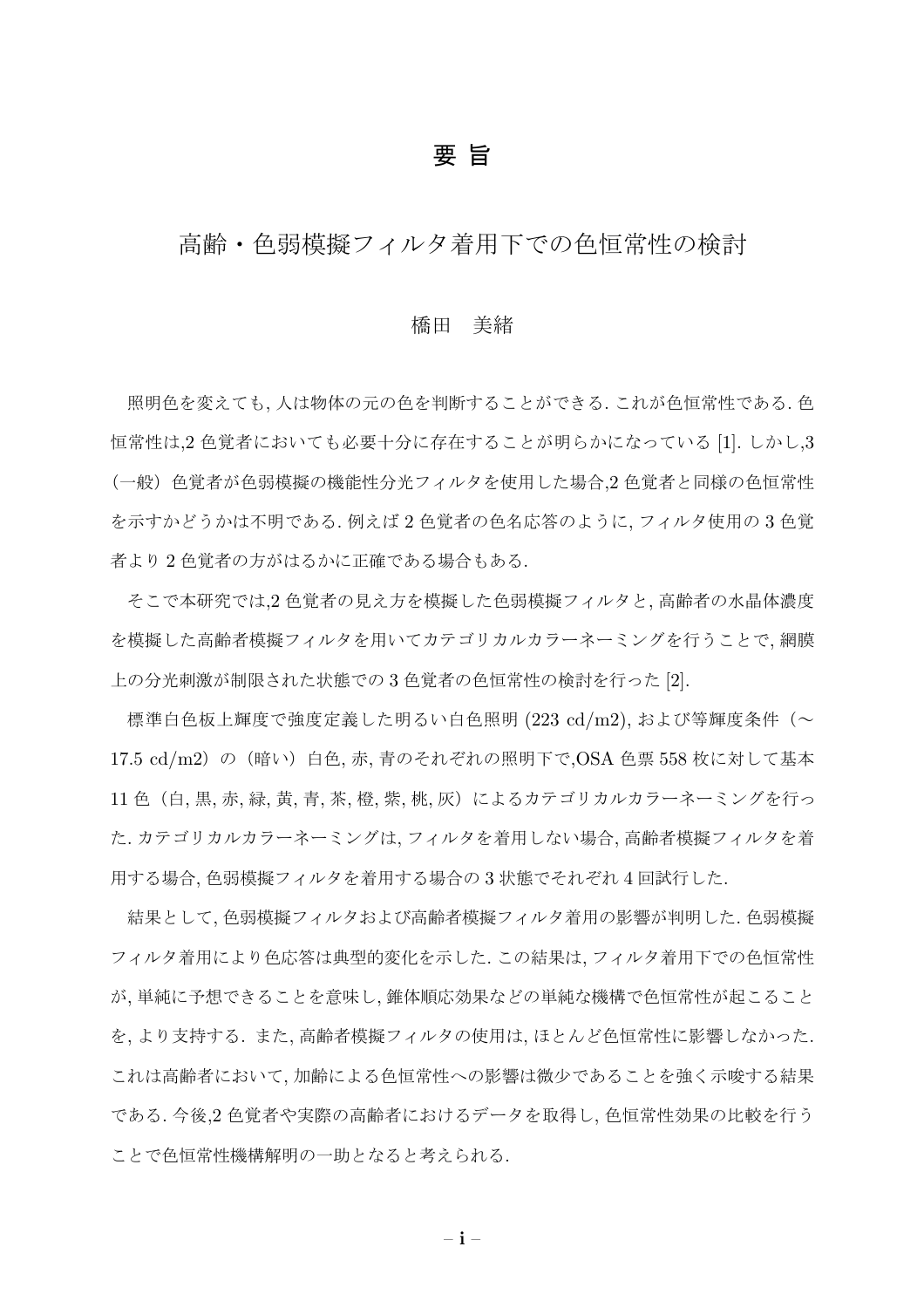キーワード カテゴリカルカラーネーミング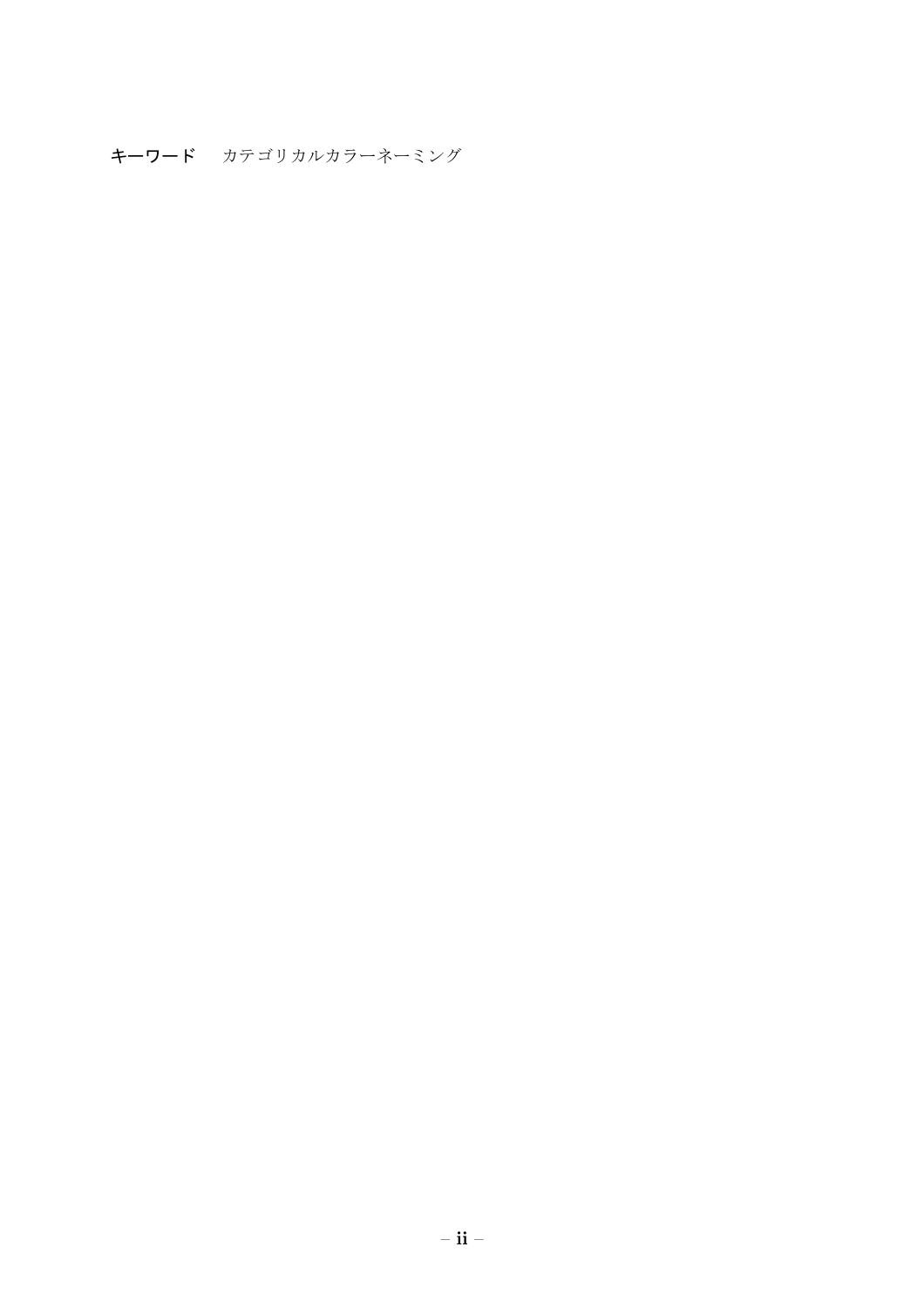# **Abstract**

Investigation of the color constancy in wearing functional filters of simulating the perception of aged people and color deficient people

### Mio Hashida

The color constancy is the ability to judge an original color of an object, even if the illumination for the object will be chromatically changed. It has been found that the color constancy sufficiently exists even on dichromats (red-green color deficient people) [1]. However, it has not been known whether trichromat (color normal people) with use of the functional spectral-filter simulating color deficiency will show the color constancy, which is similar to dichromats. For example, like the color naming response by dichromats, the color constancy can be much more accurate on dichromats than on trichromats wearing the filter. Therefore, I examined the color constancy of the trichromat by performing categorical color naming under the limited state when trichromats are wearing the aging simulation filter, which is simulating the optical density of the ocular lens on elderly people, or when trichromats are wearing the color deficiency simulation filter which is simulating the perception of dichromats [2].

In this research, I conducted the categorical color naming by 11 basic colors (white, black, red, green, yellow, blue, brown, orange, purple, pink and gray) on 558 color chips of OSA uniform color system under bright-white illuminant (223 cd/m2) and dark white, red and blue illuminants under equiluminance condition ( 17.5 cd/m2). The categorical color naming was performed four times each for three conditions; without the filter,